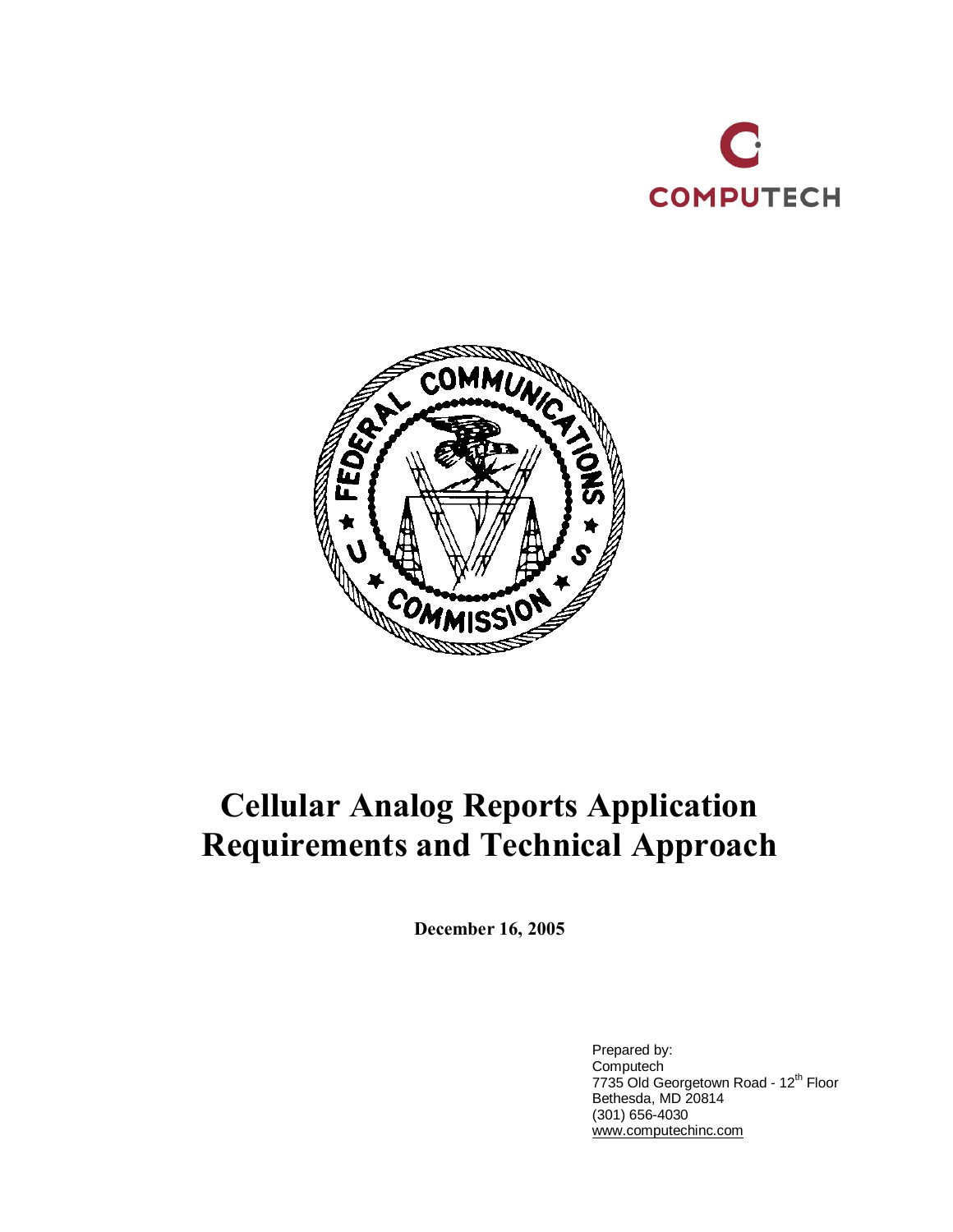## **Current Document Status**

| <b>Version Number</b>                                                                                              | 1.0                                      |  |  |
|--------------------------------------------------------------------------------------------------------------------|------------------------------------------|--|--|
| <b>File Name</b>                                                                                                   | Cellular_Analog_Reports_Requirements.doc |  |  |
| <b>Delivery Date</b>                                                                                               | December 16, 2005                        |  |  |
| Owners                                                                                                             | Robert Williams                          |  |  |
| Description and technical requirements for the<br><b>Description</b><br><b>Cellular Analog Reports Application</b> |                                          |  |  |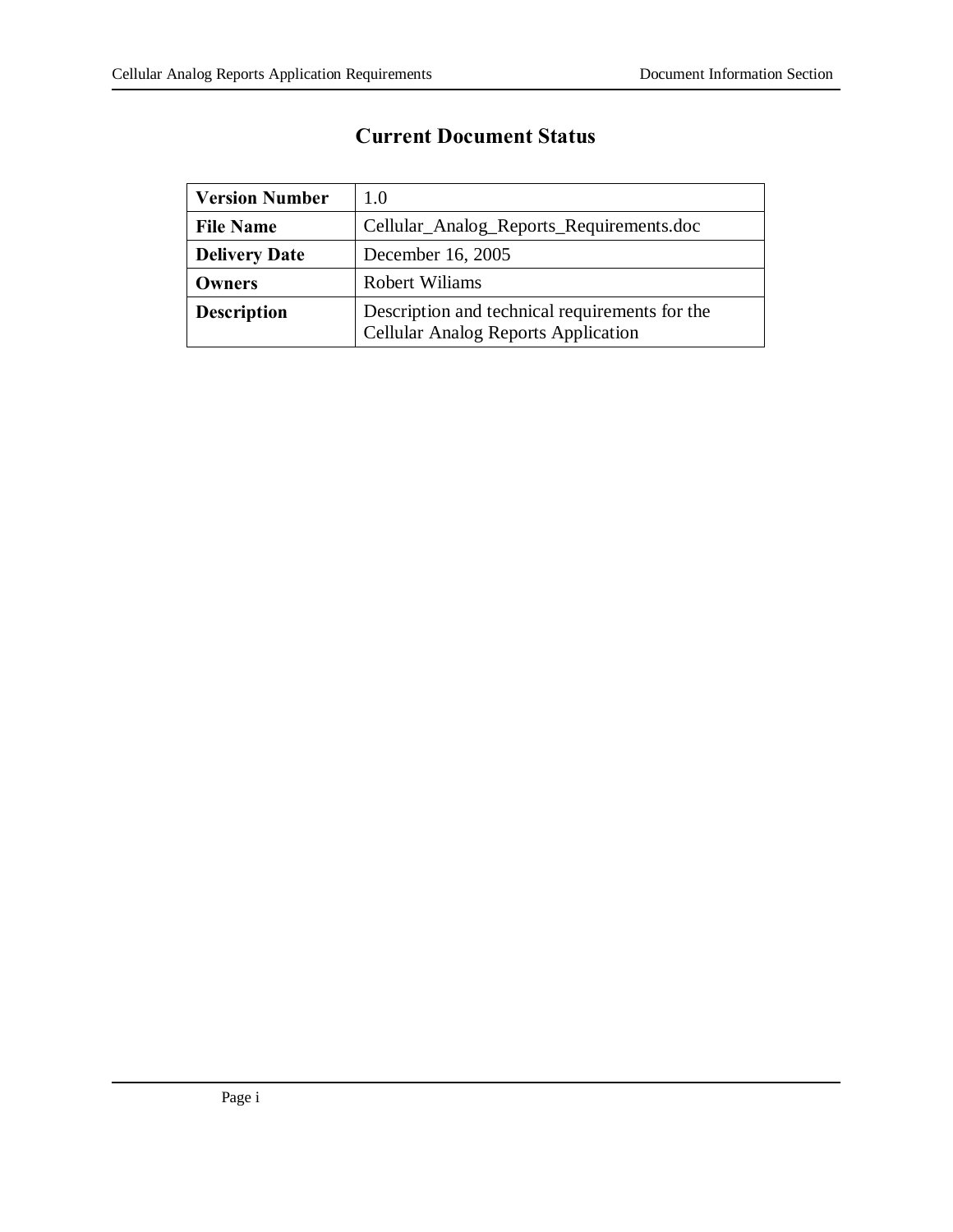#### **TABLE OF CONTENTS**

| $\mathbf{1}$ |     |        |  |
|--------------|-----|--------|--|
|              | 1.1 |        |  |
|              | 1.2 |        |  |
|              | 1.3 |        |  |
|              | 1.4 |        |  |
|              |     | 1.4.1  |  |
|              |     | 1.4.2. |  |
|              | 1.5 |        |  |
| $\mathbf{2}$ |     |        |  |
|              | 2.1 |        |  |
|              | 2.2 |        |  |
| $\mathbf{3}$ |     |        |  |
|              | 3.1 |        |  |
|              | 3.2 |        |  |
|              | 3.3 |        |  |
|              | 3.4 |        |  |
|              |     |        |  |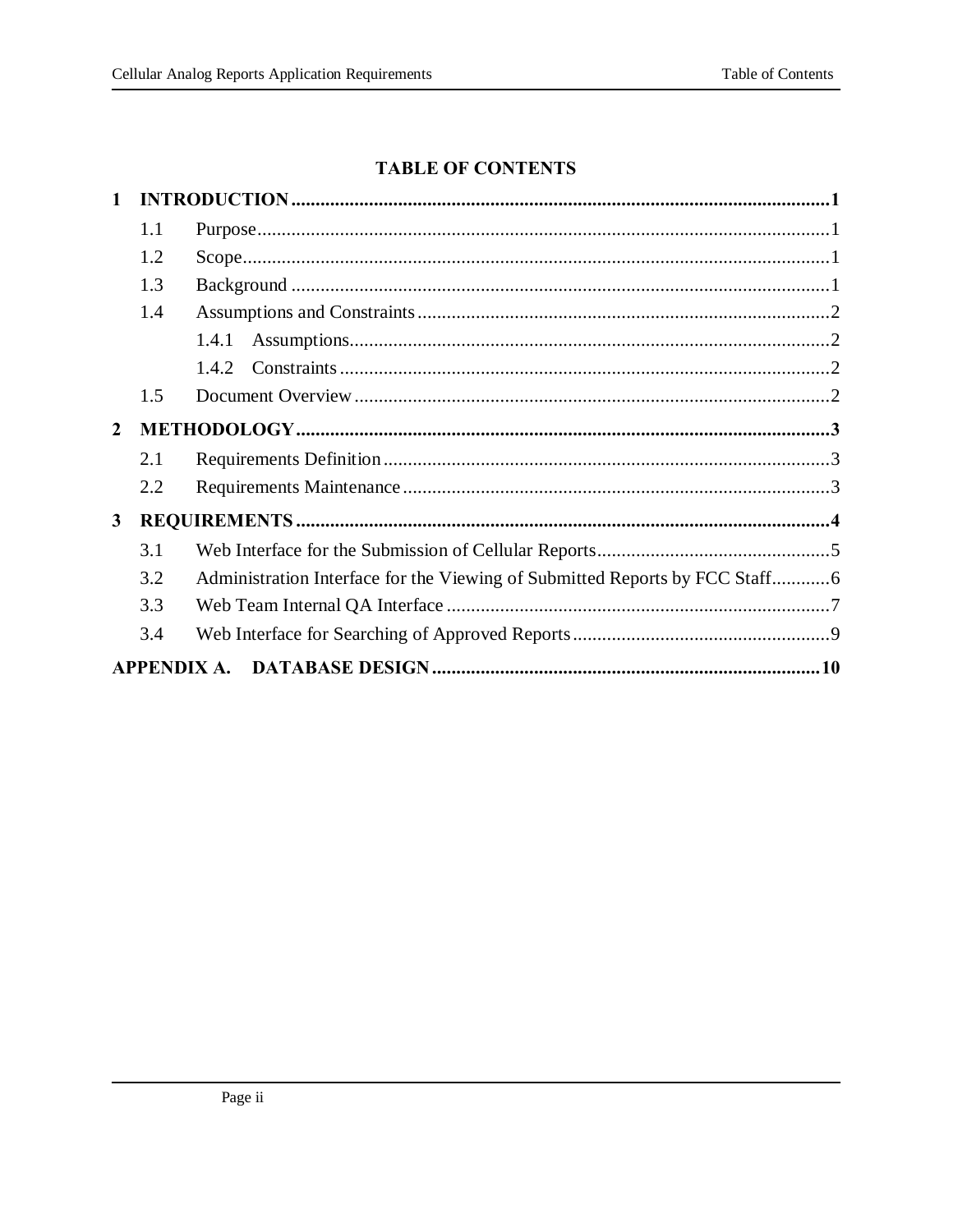## **List of Tables**

## **List of Figures**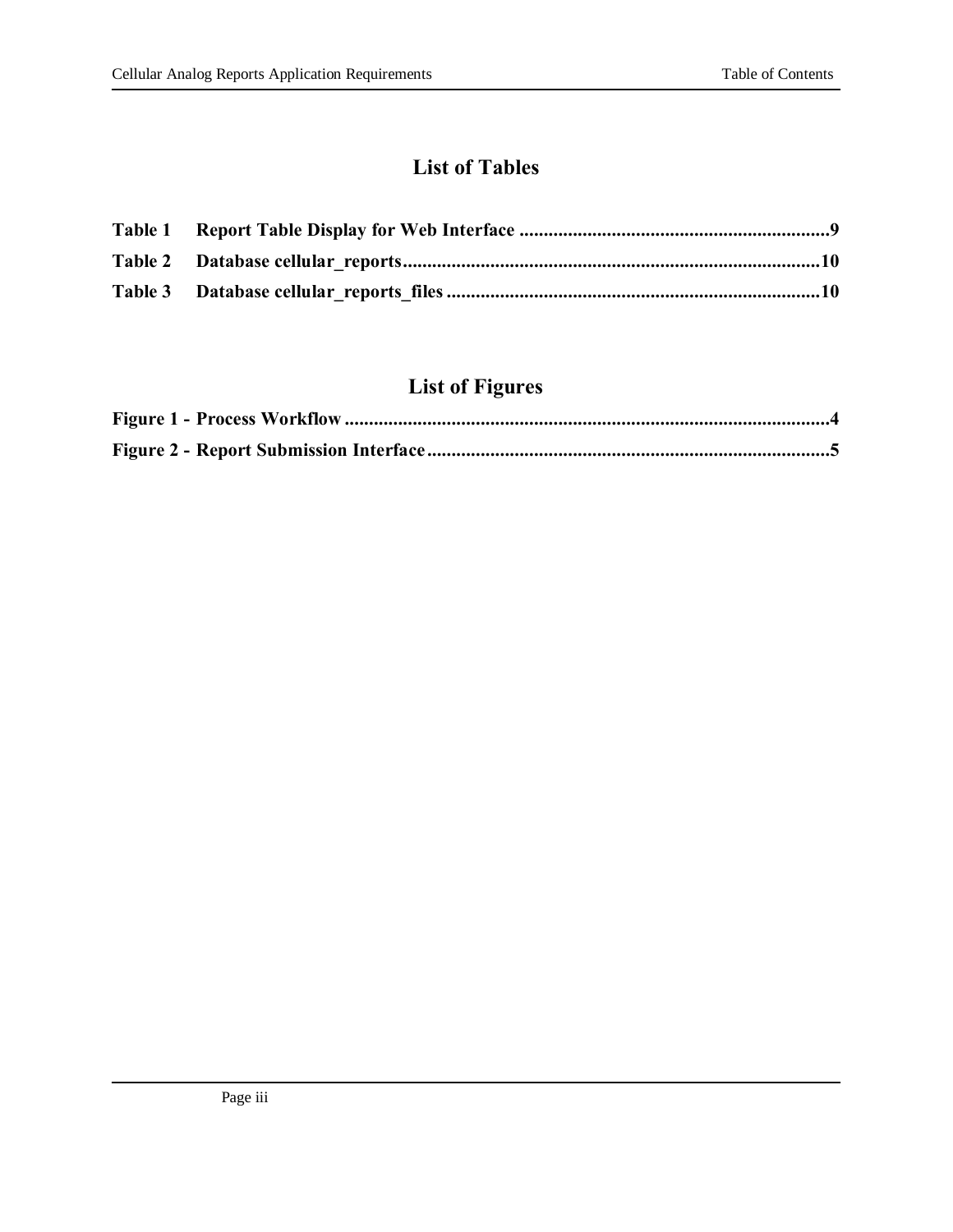## **1 Introduction**

#### **1.1 Purpose**

The purpose of the Cellular Analog Reports Application is to provide:

- a method for cellular carriers and interested parties to file  $\delta$ Cellular Analog Reports $\ddot{o}$ and/or related comments as electronic documents;
- · a process for FCC Wireless Telecommunications Bureau staff to receive, review and approve filed documents; and
- public access to approved documents via the WTB $\alpha$  Cellular Service website at <http://wireless.fcc.gov/services/cellular>/.

#### **1.2 Scope**

This document describes and details the requirements for developing the following components of the application:

- Document Submission
- Internal Administration
- Online Document Access (Search and Display Web Interface)

#### **1.3 Background**

The FCC is requiring cellular carriers such as Verizon Wireless and Cingular Wireless to file Cellular Analog Reports in 2006 and 2007 to document the status of compatible analog cellular services ( $\delta$ AMPS $\ddot{o}$ ). (FCC PUBLIC NOTICE DA 05-3015 at

[http://hraunfoss.fcc.gov/edocs\\_public/attachmatch/DA-05-3015A1.pdf](http://hraunfoss.fcc.gov/edocs_public/attachmatch/DA-05-3015A1.pdf) details the policy and reporting requirements). The filing deadline for carriers is February 20. 2006. To best facilitate the reporting requirement and adherence to the deadline, the FCC requested that electronic filing be available for the carriers and other parties interested in providing related comments.

An extant online mechanism for receiving public comments and reports, the FCC $\alpha$  Electronic Comments Filing System (ECFS) was deemed not suitable for these report submissions. ECFS requires associating submissions with specific FCC proceedings, and the proceeding related to compatible analog cellular services issues has been completed.

<span id="page-4-3"></span><span id="page-4-2"></span><span id="page-4-1"></span><span id="page-4-0"></span>A report filing and display process also currently exists on the WTB website for Guardband Manager Reports at <http://wireless.fcc.gov/services/guard700/data/reports/>. The business process for the Guardband Manager Reports submission could be used as a basis for an enhanced electronic submission, review, and posting process for Cellular Analog Reports.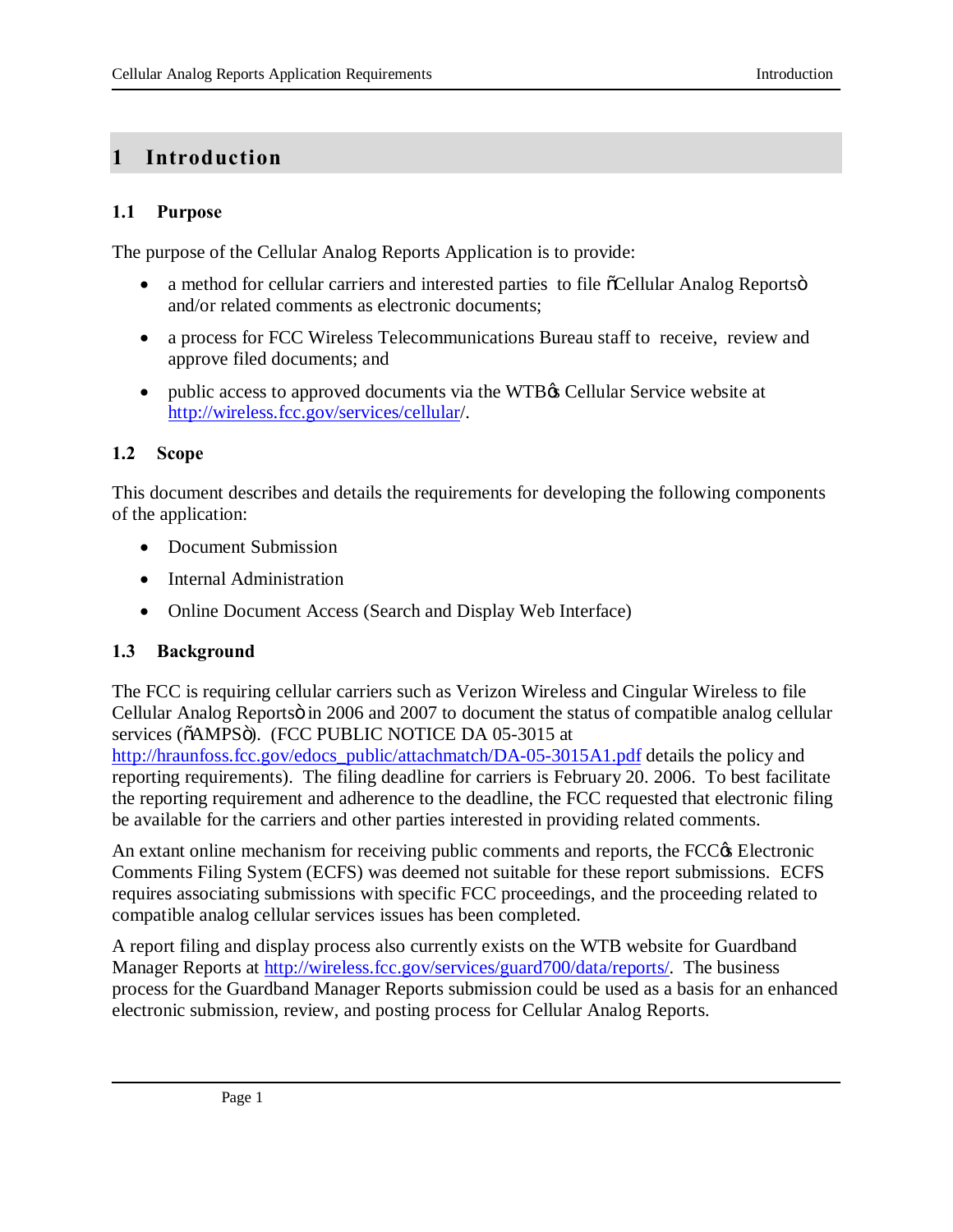#### **1.4 Assumptions and Constraints**

#### *1.4.1 Assumptions*

- The application does not need to validate filer identities.
- The application does not need to be implemented as a single-system work flow application. Rather the client the requirements can be met by the development of two loosely coupled systems 6 one for the submission of reports for review and another for the display of approved reports on the web.
- Tied to the above is the assumption that there is no need to synchronize reports in the two systems.
	- · Email/phone correspondence between FCC representatives and Web Team contractors will be used to resolve any post approval or post publishing issues.
	- · There will be nothing in the report submission system to indicate that a particular report has or has not been published on the web.

#### *1.4.2 Constraints*

• Electronic submission capabilities must be available by mid-January 2006.

#### **1.5 Document Overview**

This document includes the following sections:

- Section 1 provides overview and background information related to the Cellular Analog Reports Application.
- Section 2 describes the methodology used to gather the requirements.
- Section 3 outlines requirements and proposed technical approaches.
- <span id="page-5-3"></span><span id="page-5-2"></span><span id="page-5-1"></span><span id="page-5-0"></span>• Appendix A. presents a proposed database design.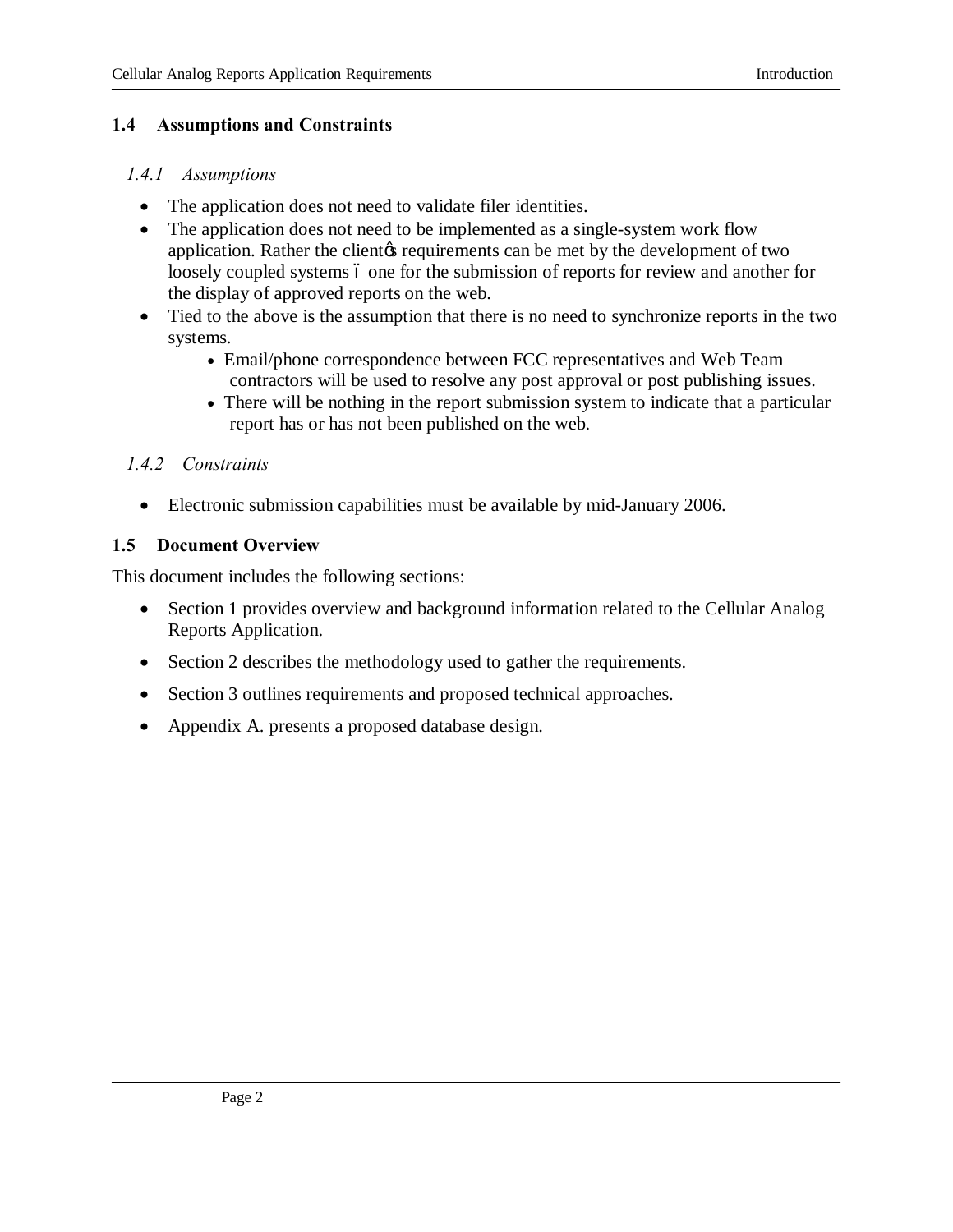## **2 Methodology**

This section describes the methodology used to collect, identify, and maintain requirements.

#### **2.1 Requirements Definition**

The Computech Web Team held meetings with FCC staff (Denise Walter, Linda Chang, and Bobby Brown) to review the reporting requirements and proposed business processes. Meeting minutes were compiled for reference and are available on the Website Docstation.

After the meetings, the Web Team recommended adapting the email web form and inbox functionality developed and maintained by the AAC Network Team. (An example implementation of the email web form is at

<http://esupport.fcc.gov/contactfcc/section106/submitmsg.jsp>. These forms and associated internal email  $\ddot{\text{o}}$  inboxes are currently used for several communicative purposes on the WTB website. They provide a mechanism for the public to email information and attachments, have the attachments converted to PDF, and then forwarded to an administration application with secure access and features similar to personal email).

For the report search and display component, the Web Team proposed functionality and design similar to the Guardband reports at <http://wireless.fcc.gov/services/guard700/data/reports/>.

The Computech Web Team and AAC Network Team held a technical requirements meeting on 12/7/2005 to address process workflow, feature details, and technical approaches for integrating the submission, administration, and online search and display components.

#### **2.2 Requirements Maintenance**

Requirements will be maintained in this document for review and final approval. Included are:

- A proposed overall workflow.
- · Interface representations annotated with proposed features, workflow details, and technical approach summaries..
- <span id="page-6-2"></span><span id="page-6-1"></span><span id="page-6-0"></span>• Database design.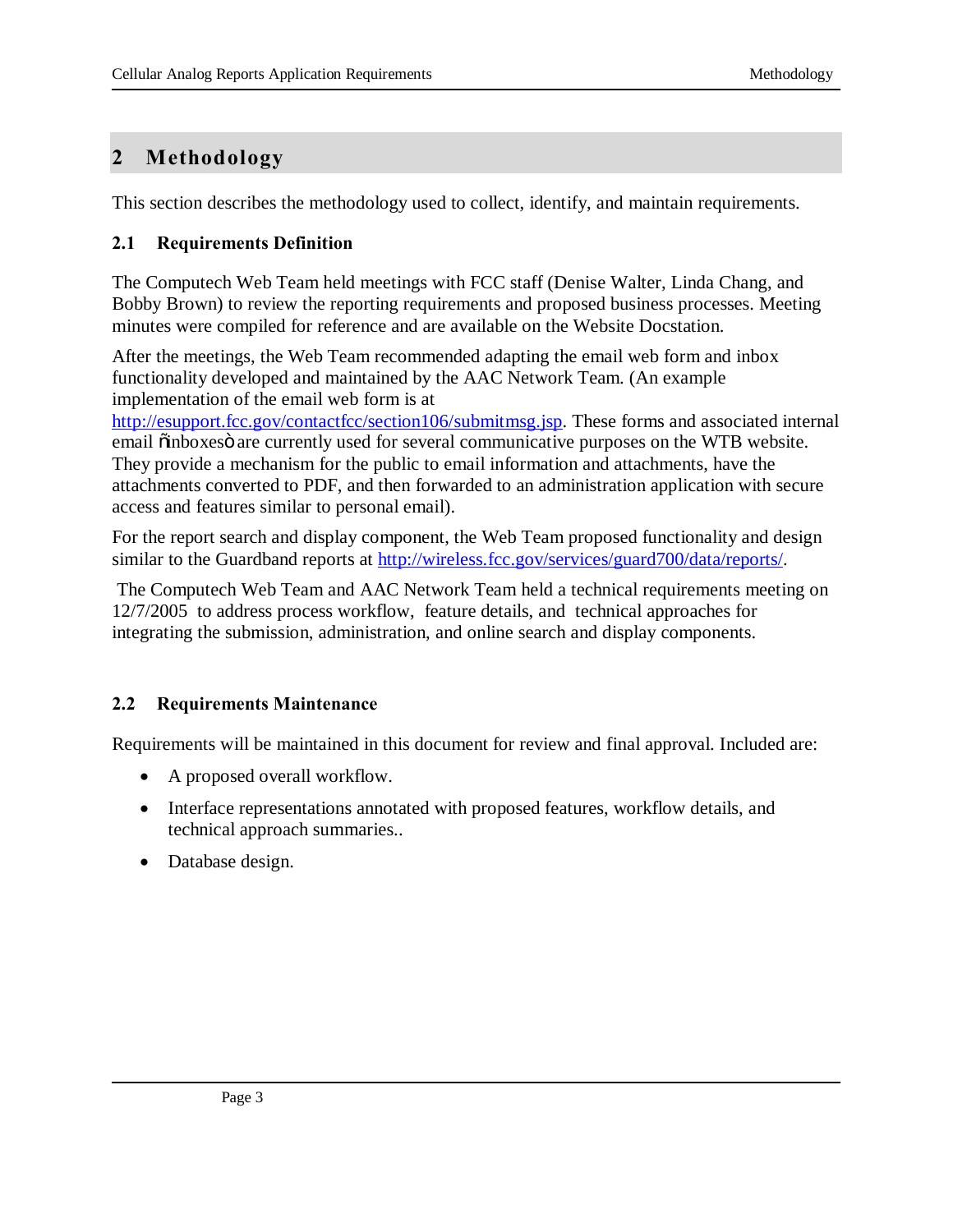## **3 Requirements**

From a user perspective, the Cellular Reports Application will consist of the following elements: A web interface for the submission of Cellular Reports, a secure, administration interface for the viewing and approving of submitted reports by FCC staff, and a Web interface for searching approved reports.



<span id="page-7-0"></span>Figure 1 - Process Workflow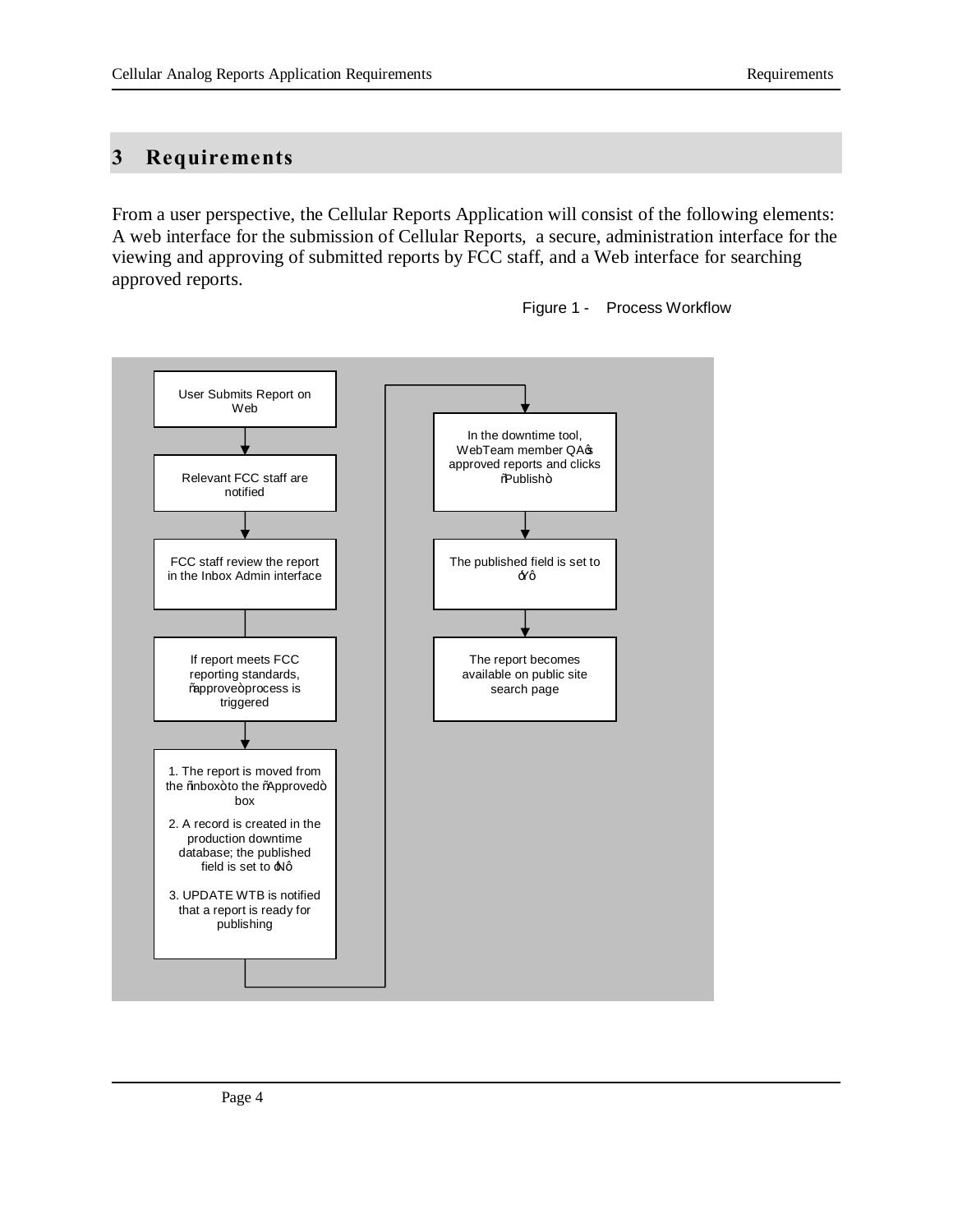#### **3.1 Web Interface for the Submission of Cellular Reports**

This will consist of a single web page with 1) text describing the submission requirements and process, and 2), the following form:

|                                    |             | ີ                        |               |              |
|------------------------------------|-------------|--------------------------|---------------|--------------|
| <b>Cellular Reports Submission</b> |             |                          |               |              |
| Filer Name:                        | First $(R)$ | $MI(0)$ Last $(R)$       | Suffix<br>(0) |              |
| Filer Entity/Company (0)           |             |                          |               |              |
| Email: $(0)$                       |             | Format: csmith@email.net |               |              |
| Attach File(s) (R)                 |             | Browse                   |               |              |
| Message: (0)                       |             |                          |               |              |
|                                    |             |                          |               |              |
|                                    |             |                          |               |              |
|                                    |             |                          |               |              |
|                                    |             |                          |               |              |
|                                    |             |                          |               |              |
|                                    |             |                          |               | SEND MESSAGE |

<span id="page-8-0"></span>Figure 2 - Report Submission Interface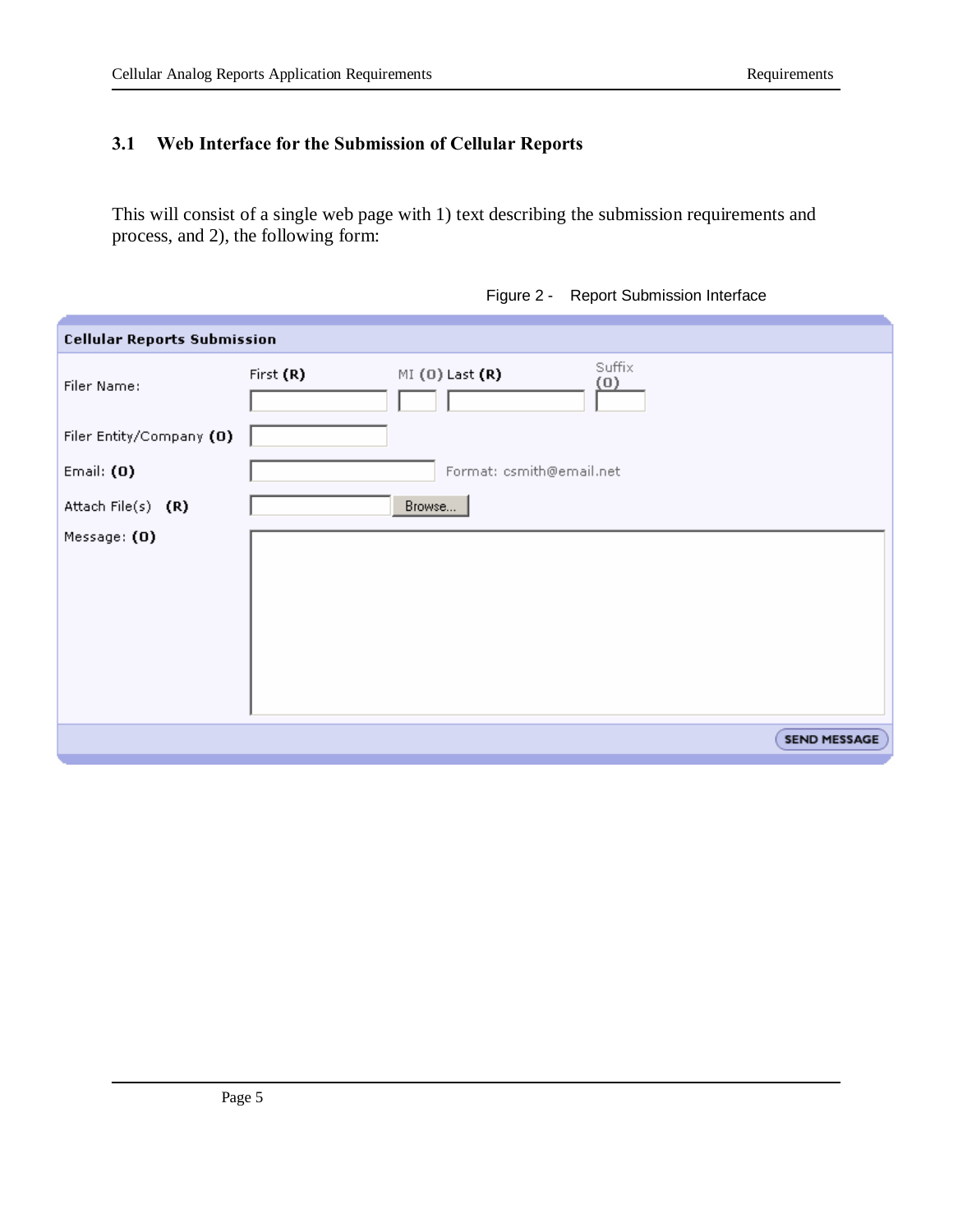1.(R) indicates a Required Field, (O) indicates an optional field (These will not be in the final form)

2.A maximum of 5 attachments can be added to the report, for a maximum size of 10 MB combined.

3.Upon Submission:

All attachments will be

- · converted to PDF
- · Named according to the following convention:

Company/Entity Name, if available, otherwise First Name/Last name (truncated if greater than 30 characters in length), with spaces replaced by underscores, concatenated with a random number/string Verizon\_986281262387162.pdf Verizon\_798126863487123.pdf Bob\_Smith\_6830109213897213.pdf Bob\_Smith\_00298732738768237.pdf

Saved to a common file server 6 accessed by both Inbox tool, Web Team QA environment (Trym) and Public Search interface (Huldra/Ula)

The files will be made available to the public, once reports are published, via a url to a Java Server Page which will stream requested files to the requesting process. This process will be a ColdFusion file which will check that any requested PDF is associated with a published report.

An email notification will be sent to those users identified as administrators of the application (list provided by Denise Walter)

The date and time of the report submission will be captured and recorded in the email.

#### **3.2 Administration Interface for the Viewing of Submitted Reports by FCC Staff**

A secure, administrative web page will be built which has common email functionality, plus some additional, custom functionality specific to this application:

1. Login with user name and password (List of users to be provided by Denise)

View list of emails in an  $\ddot{\text{o}}$  induced with the following columns:

<span id="page-9-0"></span>| Filer First/Last Name | Company/Entity | Files | Date Submitted |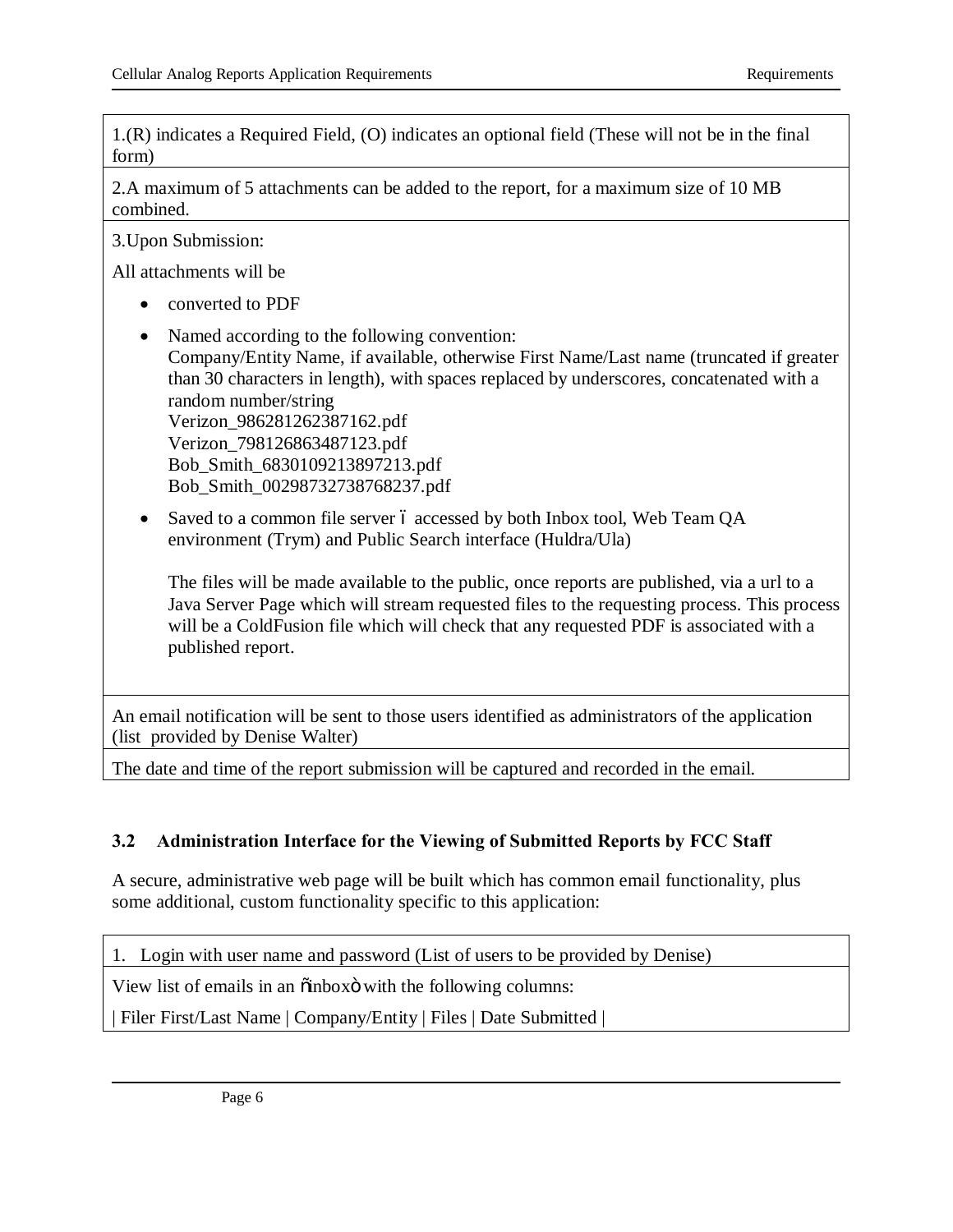#### Read emails

The following fields will be displayed when a report/email is read:

- Filer First/Last Name (display only)
- · Filer Company/Entity Name

(If the user did not supply this data, then the field will be auto-populated from First/Last Name)

This field must be editable so approvers can make necessary changes before approving. The contents of this field will be used for the filer\_name database field when the report is published.

- Filer Email (display only)
- **Submission Date**
- · Message
- View attachments (PDFs)
- Reply to reports (if Email provided by user) The  $\tilde{\sigma}$ From $\tilde{\sigma}$  address of replies will be populated with the user $\alpha$  fcc email address so that further correspondence will be directed to the users FCC email account.
- Forward reports to FCC email accounts
- Approve Reports
- When viewing a single report an  $\tilde{o}$ Approve $\tilde{o}$  button will display. When clicked, the system will perform the following actions:
	- o Send Notification to UPDATE WTB notifying that this report is ready for publishing
	- $\circ$  Move the report from the inbox to an  $\tilde{o}$ Approved $\ddot{o}$  box so that the inbox will only show those reports which still require action.  $\delta$ Approved $\delta$  reports will be those requiring final QA by the web team before being published on the web.
	- o Write a record to the cellular\_reports and cellular\_reports\_files tables in the production downtime tool database. (See Appendix A.)
- Delete Attachments from reports
- Delete reports

#### **3.3 Web Team Internal QA Interface**

<span id="page-10-0"></span>The WebTeam will develop an interface, (built into the downtime tool as are Guard Band reports and Weekly PNs), for team members to review and then publish reports on the web.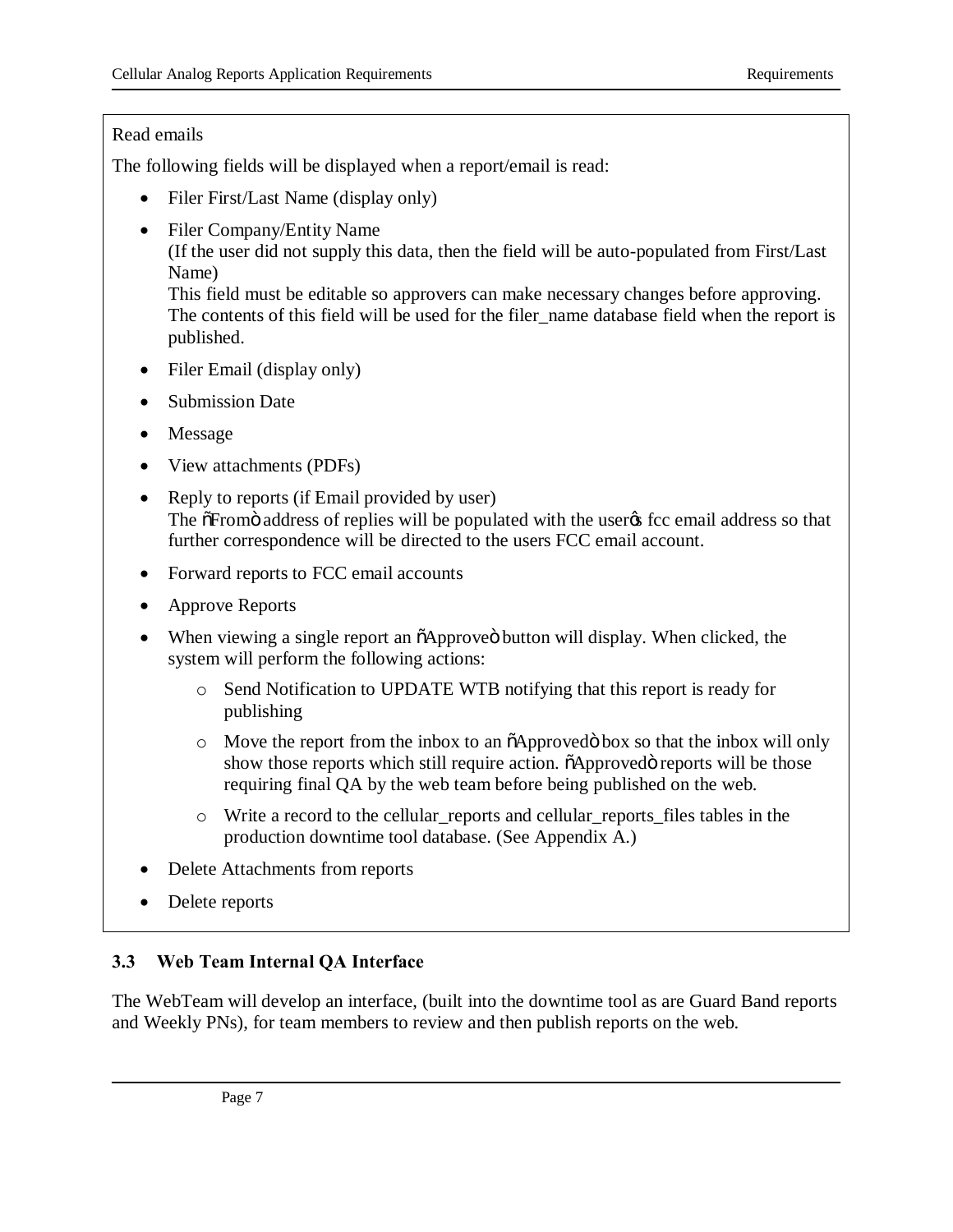Publishing will be implemented by setting the database recordes published field to  $\tilde{o}Y\tilde{o}$ . The interface will allow for:

- · Editing of the Filer Name field
	- Deleting Reports
	- · Publishing and Un-publishing of Reports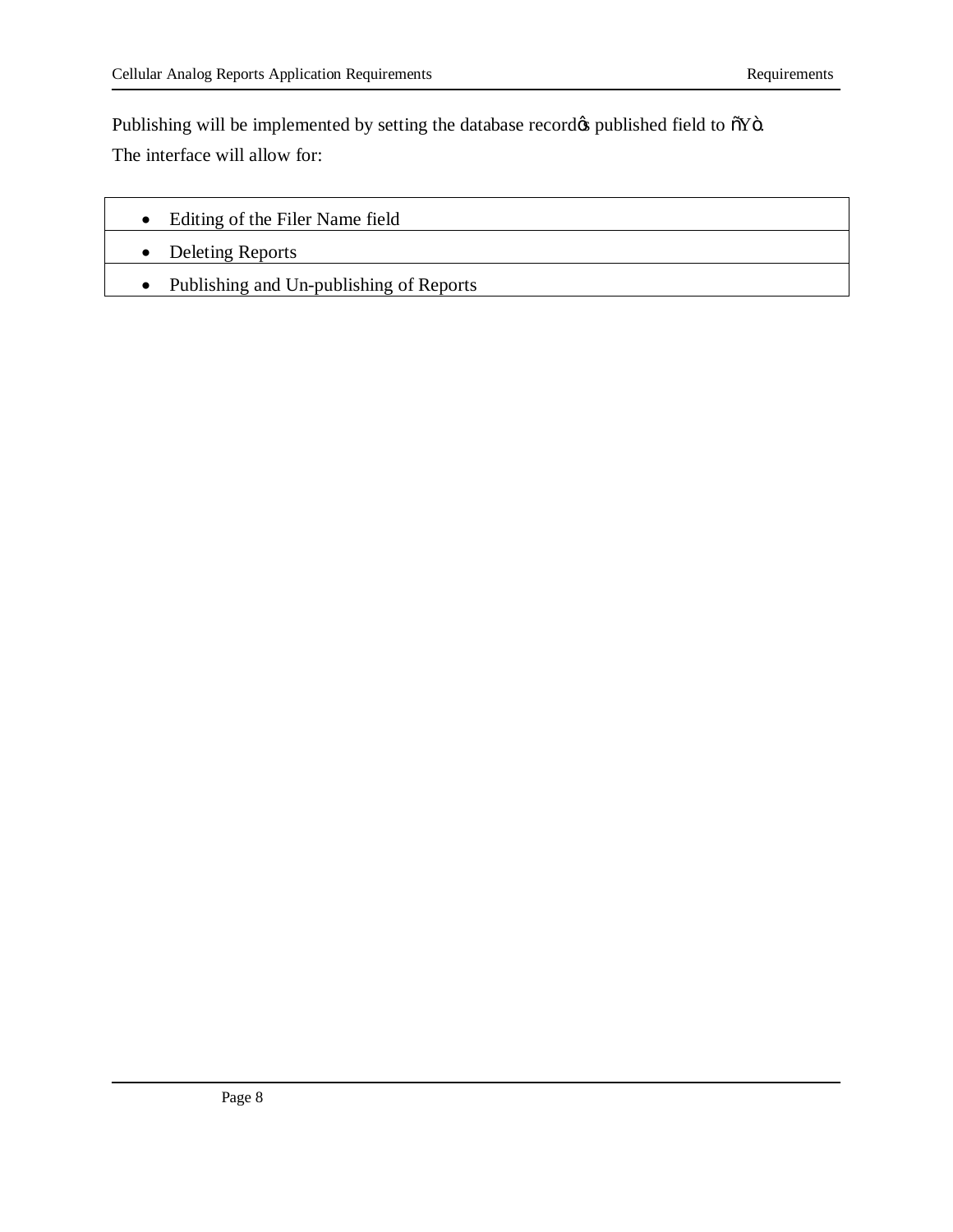#### **3.4 Web Interface for Searching of Approved Reports**

The interface should be based upon the Guard Bands reports interface and allow the users to

- View All published reports
- Search for reports by Filer Name
- · Search for reports based on Filed Dates
- Sort results by Filer Name or Filed Date

Results should be paginated at 20 reports per page

Search results will display in a three column table: Filer Name | Reports | Date Filed. One record (row) of this table will have 1 or more PDFs associated with it. These pdfs should be listed in the 2nd column (See example below)

The queries performed against cellular\_reports and cellular\_reports\_files tables should only display those reports with a published field set to  $\delta Y \ddot{\mathrm{o}}$ 

PDFs will not be linked to directly. Links to PDFs will go through a mechanism which verifies that they are associated with a  $\ddot{\text{o}}$  published  $\ddot{\text{o}}$  report before displaying them.

<span id="page-12-0"></span>Table 1 Report Table Display for Web Interface

| Filer Name | Reports       | Date Filed |
|------------|---------------|------------|
| Verizon    | File_1.pdf    | 11/30/2005 |
|            | File_2.pdf    |            |
|            | File_3.pdf    |            |
| AT&T       | $File\_1.pdf$ | 11/29/2005 |